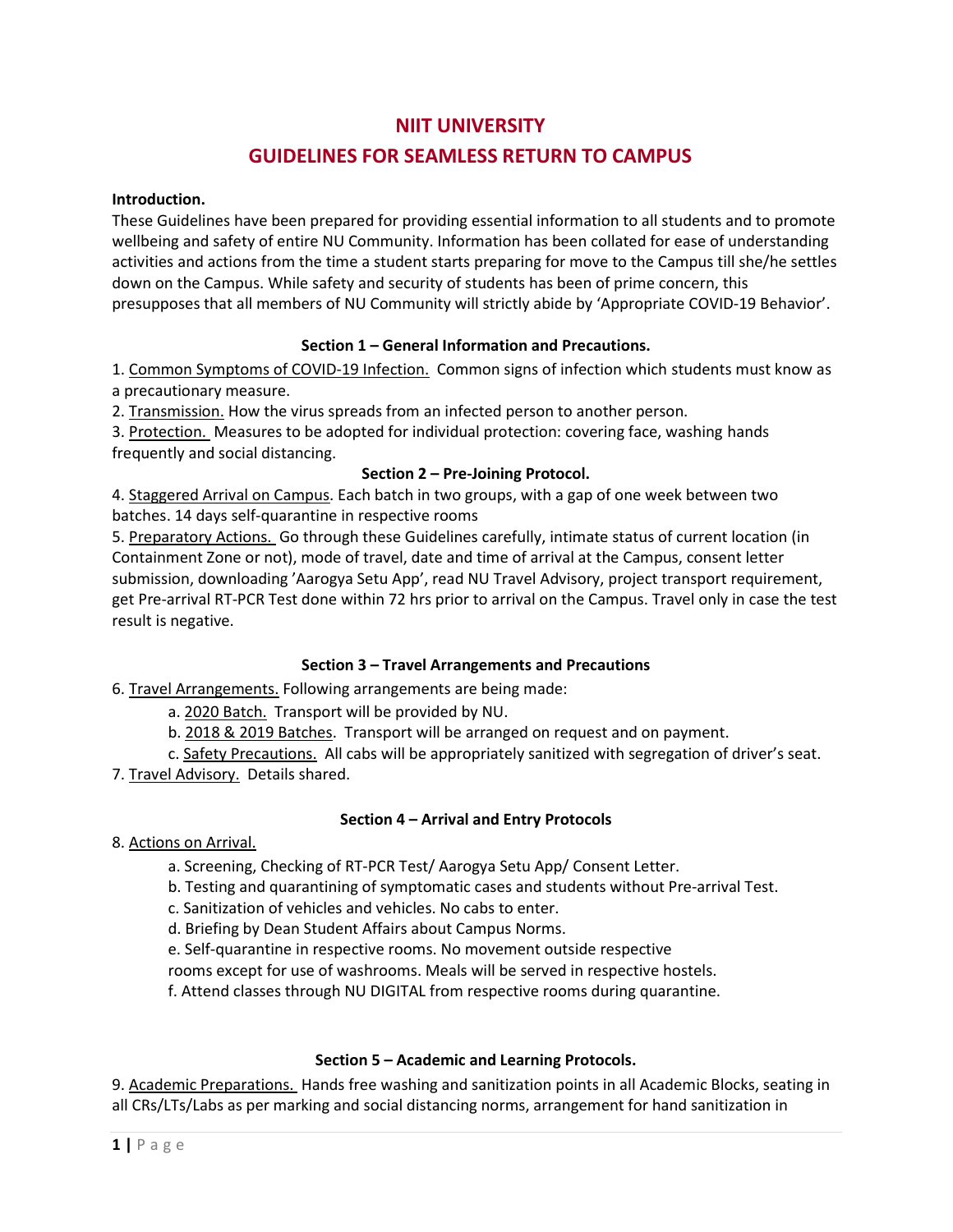corridors of all academic blocks, continuous rotational sanitization of furniture/equipment in CRs/lab and LIRC. Necessary arrangements for delivery of on-line classes for students in rooms. 10. Conduct of Classes. Classes to be conducted in Hybrid/Flipped modes, students distributed in smaller groups to attend classes from CRs and hostels on alternate days, strict adherence to social distancing norms. Timetable to be modified as per the revised plan. Each classroom and lab to be sanitized after each class.

# Section 6 – COVID-19 Testing Protocol (RT-PCR) for Students.

11. Pre-Arrival Test: Done at respective locations, within 72 hrs of arrival at the Campus.

12. First Round Testing. To be done by NU, 8 days after arrival at the Campus.

13. Second Round Testing. To be done by NU two weeks after First Round Testing.

14. Subsequent Testing. To be done at NU only for symptomatic and suspected cases.

# Section 7 – Hostel Living Protocols.

15. Allotment of Hostel Rooms. All students will be housed in single room occupancy. Rooms to be preallotted. One batch located in one block. On arrival all students to pick up belongings from current room and shift to allotted rooms.

16. Protocol Self-Quarantine Period of 14 Days. Stay in respective rooms, entry to other rooms prohibited, food served in hostels, attend classes through NU Digital. Essential commodities to be delivered in rooms.

17. Protocol Post-Quarantine Period. Entry to other rooms prohibited, meals in nominated dining halls, can visit Tuck Shop/Cafeteria/Nestle Counter, attend classes face to face on alternate days, gathering with social distancing only in open spaces.

18. Common Points. Toilets to be sanitized at higher frequency. Rooms thoroughly sanitized before occupation. CCTV monitoring of all corridors. Proper hygiene to be maintained in toilets. Adequate distance to be maintained from support staff.

# Section 8 – Campus Living Protocols

12. COVID-19 Appropriate Behavior. Strict adherence to hand wash/sanitization, wearing of face mask and social distancing irrespective of location on the CampusBefore eating or preparing food.

13. Health Monitoring. Doctor and Paramedic staff available 24 hrs. Daily monitoring for symptoms by dedicated staff – fever, cough, shortness of breath, or other symptoms of COVID-19. Oximeters placed in all hostels.

14. Hygiene and Cleanliness. Maintain clean environment, do not litter, daily cleaning of rooms, dispose all garbage, used PPE and masks appropriately in designated bins. Bi-weekly spraying and fumigation in common areas, corridors and pathways and Pest Control every week. In-house manufactured masks available at Main Reception @ Rs. 10/-.

15. Food Counters/Tuck Shop: Tuck Shop, Nestle Counter and Cafeteria to resume operations with strict social distancing norms. Fruit counter and periodic stalls on Campus by reputed food outlets proposed. 16. Out Pass: To remain suspended till further instructions.

# Section 9 – Library Protocols

17. Visit to Library and Seating: Maintain COVID-19 Appropriate Behavior, entry as per revised schedules, users to sit as per seat marking. Maximum 40 users at one time.

18. Circulation: Seek library team help to access book (s) from shelves. Use OPAC (Library catalogue) to check availability of books. Share requirement of books in advance at Library@niituniversity.in. Return books drop it in the drop box for isolation and sanitization.